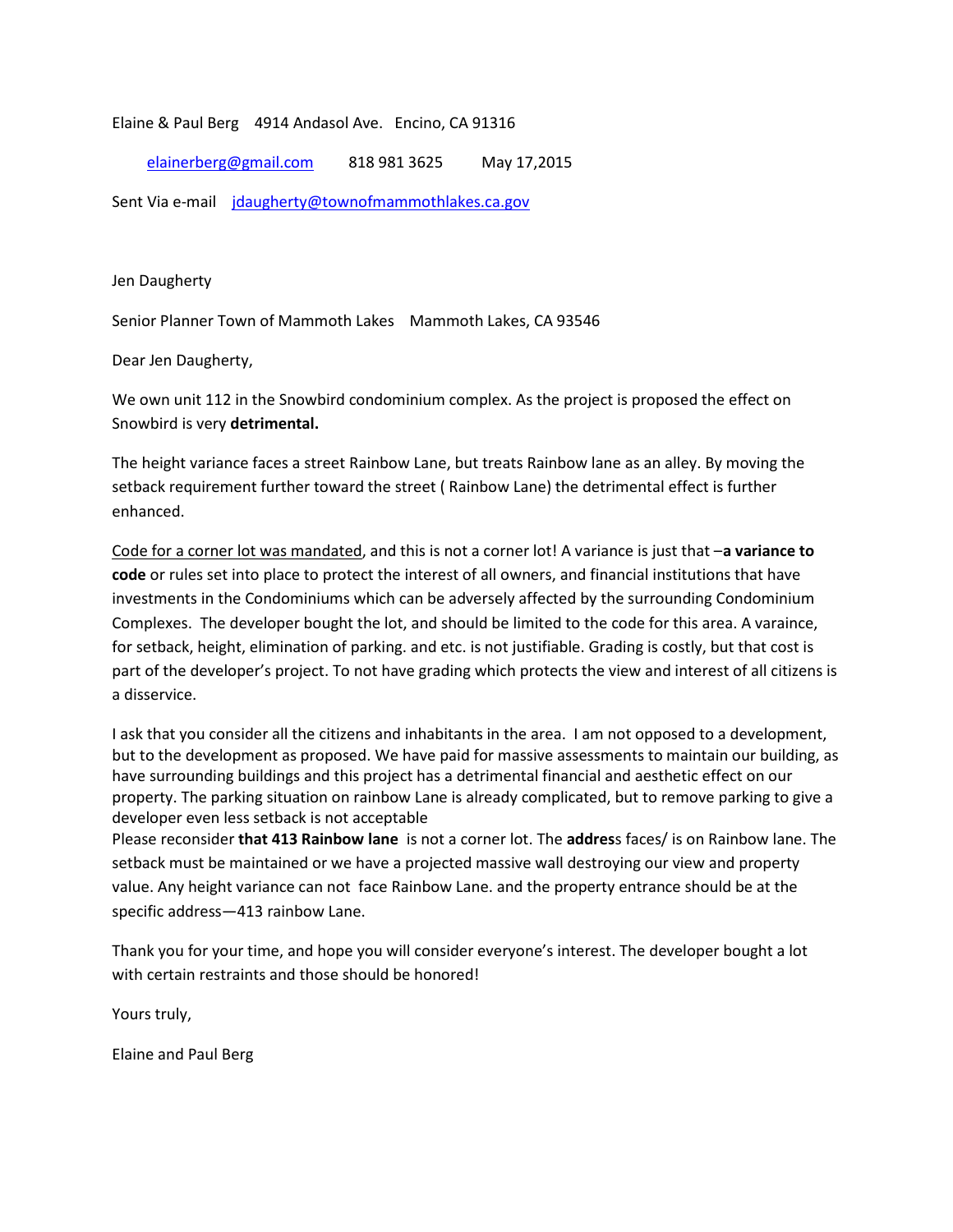### **Jen Daugherty**

| From:                  | James A Maxwell <maxwell.jim@comcast.net></maxwell.jim@comcast.net> |
|------------------------|---------------------------------------------------------------------|
| Sent:                  | Friday, May 22, 2015 9:57 AM                                        |
| To:                    | Jen Daugherty                                                       |
| Subject:               | 413 Rainbow Lane (APN: 031-190-002-000)                             |
| <b>Follow Up Flag:</b> | Follow up                                                           |
| <b>Flag Status:</b>    | Completed                                                           |

Zoning and development rules are there to give assurance as to the future development of property in an area that you own or are considering. Variances should not be granted just to allow a developer to make more money. As I stated in my earlier email, I strongly oppose increasing the height of the structures above 35 feet. I have not seen any information on retention of at least a good portion of the large trees on the site. I am also requesting that plan review and approval consider the overall environmental effect of loosing these trees, and require that as many as possible are protected into the future. Large trees are a big part of the appeal of Mammoth Lakes, without them you may as well be somewhere else.

Thank you for your consideration, Jim Maxwell Owner of Courchevel #40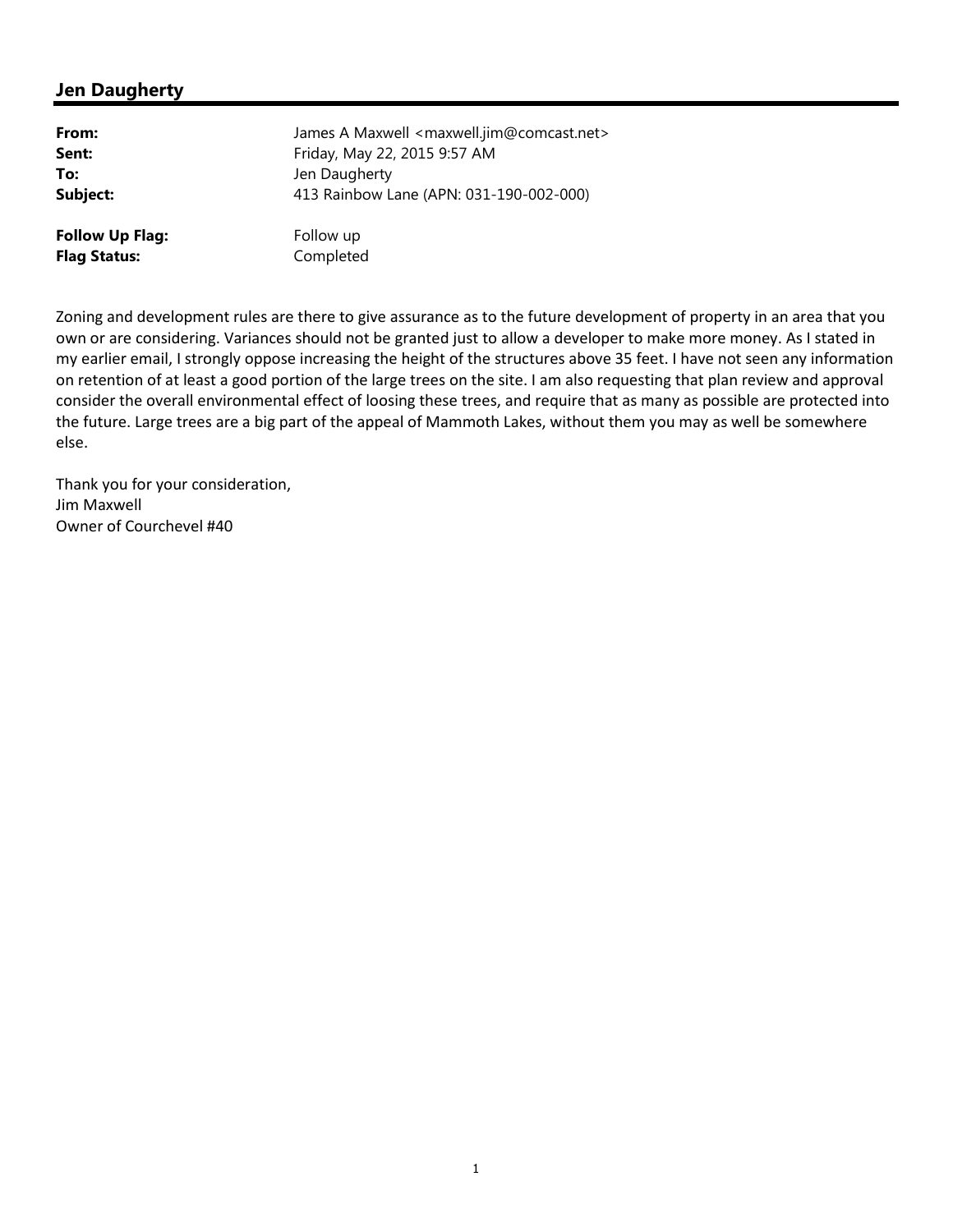# **Jen Daugherty**

| From:    | elaine berg <elainerberg@gmail.com></elainerberg@gmail.com> |
|----------|-------------------------------------------------------------|
| Sent:    | Sunday, May 24, 2015 12:09 AM                               |
| To:      | Jen Daugherty                                               |
| Subject: | public hearing from Kerry Berg Snowbird Condo               |

Kerry Berg owns an interest in Snowbird Condo, and is very concened about the proposed variance. ALL the height faces Snowbird! The developer needs to grade his property to have the increased height, if allowed in the back! Ideally no variance should be allowed, and the setback, and facade to compliment the surrounding area!!!! As proposed it is a detriment to existing property.